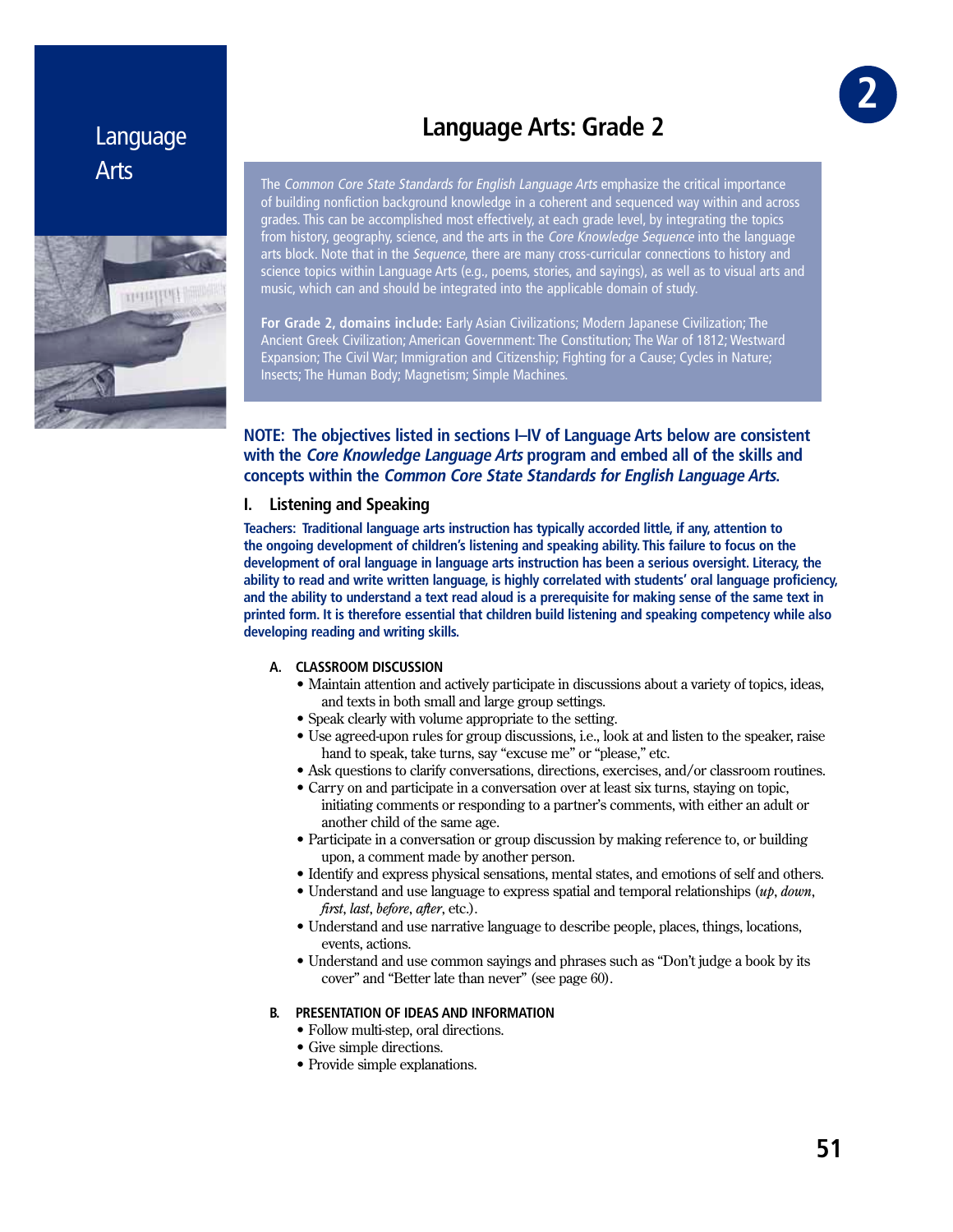

- Recite a nursery rhyme, poem or song independently, using appropriate eye contact, volume and clear enunciation.
- Give oral presentations about personal experiences, topics of interest, stories, and summaries of factual information that have been presented orally, visually or through multimedia, using appropriate eye contact, volume and clear enunciation.

#### **C. COMPREHENSION AND DISCUSSION OF READ-ALOUDS—ALL TEXTS**

 **Teachers: Written text makes use of richer vocabulary and more complex syntax than conversational language. It is important that young children be exposed not only to the language of everyday conversation but also to the richer and more formal language of books. This can be done through frequent reading aloud. Helping young children develop the ability to listen to and understand written texts read aloud must be an integral part of any initiative designed to build literacy.** 

 **At the second grade level, students are becoming increasingly skilled as independent readers. Nevertheless, research indicates that reading comprehension ability does not catch up to listening comprehension until the middle school grades. It is therefore still important to provide second graders with extensive read aloud experiences of both fiction and nonfiction texts.** 

 **Careful consideration should be given to the selection of books read aloud to ensure that the vocabulary and syntax presented is rich and complex. Leveled texts will not provide the rich language experience desired during read-alouds and should only be used as a starting point with students for whom English is a second language.**

 **Grade appropriate read-aloud selections for poetry and fiction are included on pages 58–60. Nonfiction read-alouds should be selected on the basis of the history, science, music and visual art topics identified for Grade 2 students in the Core Knowledge Sequence, with emphasis on history and science read-alouds. It is strongly recommended that daily read alouds focus on a single topic over a sustained period of time—about two weeks—rather than intermingling read-alouds on a variety of subjects. Careful consideration should be given to the order in which nonfiction read-alouds are presented to ensure that knowledge about a topic builds in a progressive and coherent way.**

 **Following any read-aloud, children should participate in rich, structured conversations with an adult in response to the written text that has been read aloud. In this way, they can begin to orally practice comparing, analyzing, and synthesizing ideas in written text in much the same way as they will be expected to do as independent readers in the later grades.**

- Listen to and understand a variety of texts read aloud, including fictional stories, fairy tales, fables, historical narratives, drama, informational text, and poems.
- Distinguish the following genres of literature: fiction, nonfiction and drama.

#### **Grasping Specific Details and Key Ideas**

- $\bullet$  Describe illustrations.
- Sequence four to six pictures illustrating events in a read aloud.
- Answer questions requiring literal recall and understanding of the details and/or facts of a read-aloud, i.e., who, what, where, when, etc.
- Retell key details.
- Summarize in one's own words selected parts of a read-aloud.
- Ask questions to clarify information in a read-aloud.
- Use narrative language to describe people, places, things, locations, events, actions, a scene or facts in a read-aloud.

## **Observing Craft and Structure**

- Understand and use words and phrases heard in read-alouds.
- Compare and contrast similarities and differences within a single read-aloud or between two or more read-alouds.
- Make personal connections to events or experiences in a read-aloud and/or make connections among several read-alouds.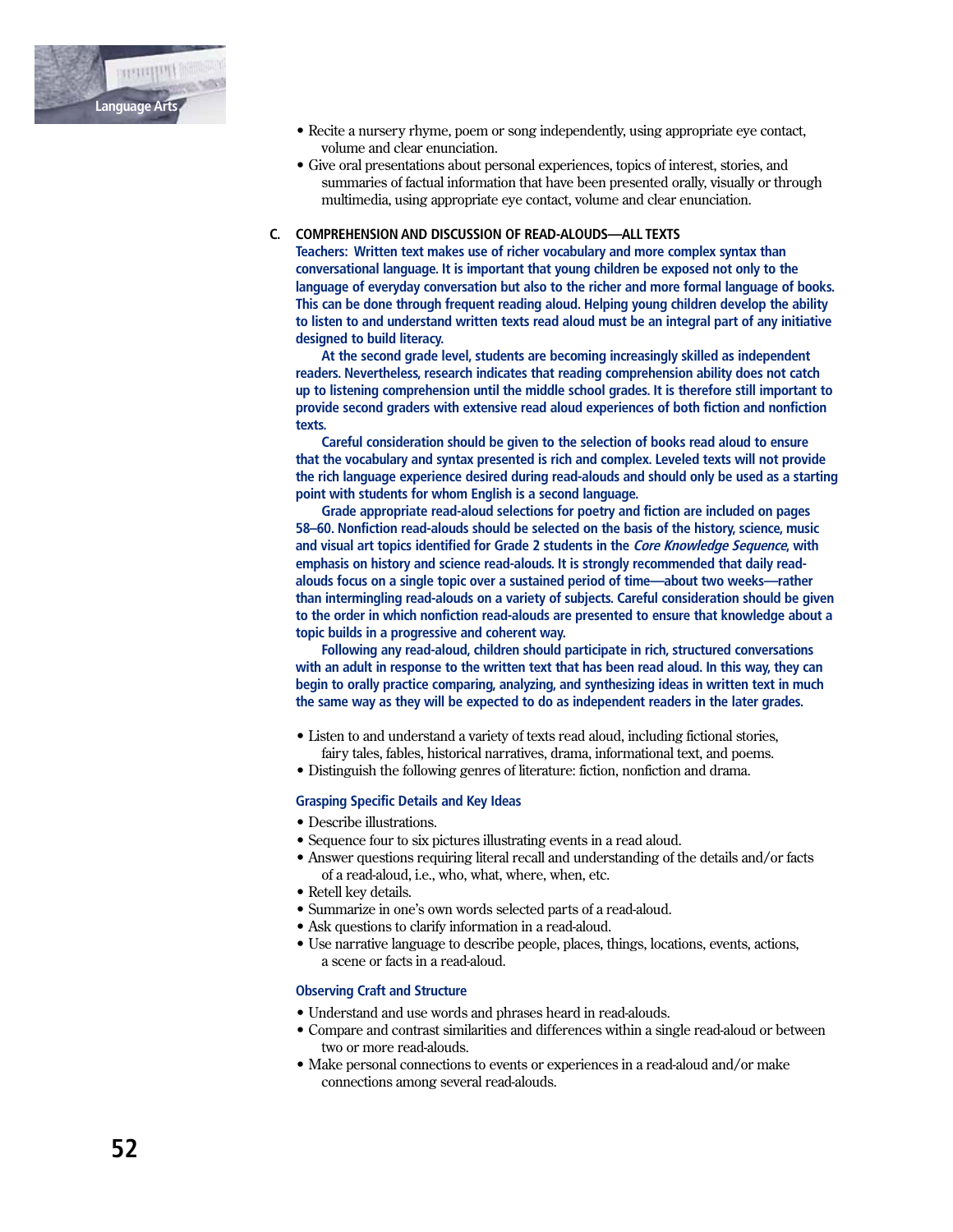

## **Integrating Information and Evaluating Evidence**

- Prior to listening to a read-aloud, identify what they know and have learned that may be related to the specific story or topic to be read aloud.
- Use pictures accompanying the read-aloud to check and support understanding of the read-aloud.
- Make predictions prior to and during a read-aloud, based on the title, pictures, and/or text heard thus far and then compare the actual outcomes to predictions.
- Answer questions that require making interpretations, judgments, or giving opinions about what is heard in a read-aloud, including answering "why" questions that require recognizing cause/effect relationships.
- Interpret information that is presented orally and then ask additional questions to clarify information or the topic in the read-aloud.
- Identify who is telling a story or providing information in a text.

## D. COMPREHENSION AND DISCUSSION OF READ-ALOUDS-FICTION, **DRAMA, AND POETRY**

- Retell a story, using narrative language to describe characters, setting (s), and the plot of the story in proper sequence.
- Compare and contrast characters from different stories.
- Describe characters in increasing depth by referring to dialogue and/or their actions in the story.
- Change some story events and provide a different story ending.
- Create and tell an original story, using narrative language to describe characters, setting(s), and the plot of the story in proper sequence.
- Distinguish fantasy from realistic text in a story.
- Identify the moral or lesson of a fable, folktale, or myth.
- Demonstrate understanding of literary language (e.g., author, illustrator, characters, setting, plot, dialogue, personification, simile, and metaphor) and use some of these terms in retelling stories or creating their own stories.
- Identify repetitions in phrases, refrains, or sounds in poems or songs.
- Identify sensory language and how it is used to describe people, objects, places and events.
- Describe the use of rhyme, rhythm and sensory images used in poetry.

# E. COMPREHENSION AND DISCUSSION OF READ-ALOUDS-NONFICTION AND **INFORMATIONAL TEXT**

Teachers: Select nonfiction read-aloud topics from the second grade history, science, music, and visual arts topics listed on pages 61-75, with emphasis on history and science.

- Generate questions and seek information from multiple sources to answer questions.
- Answer questions about the details of a nonfiction text, indicating which part of the text provided the information needed to answer specific questions.
- With assistance, categorize and organize facts and information within a given topic.
- With assistance, create and interpret timelines and lifelines related to read-alouds.
- Interpret information presented in diagrams, charts, graphs, etc.
- Distinguish read-alouds that describe events that happened long ago from those that describe contemporary or current events.
- **II** Reading

# A. PHONICS: DECODING AND ENCODING

Teachers: Learning to read requires understanding and mastering the written English code through explicit and systematic phonics instruction. Research suggests that phonics instruction is most effective when specific letter-sound relationships are taught and reinforced by having children both read and write the letter-sound correspondence being studied. Reading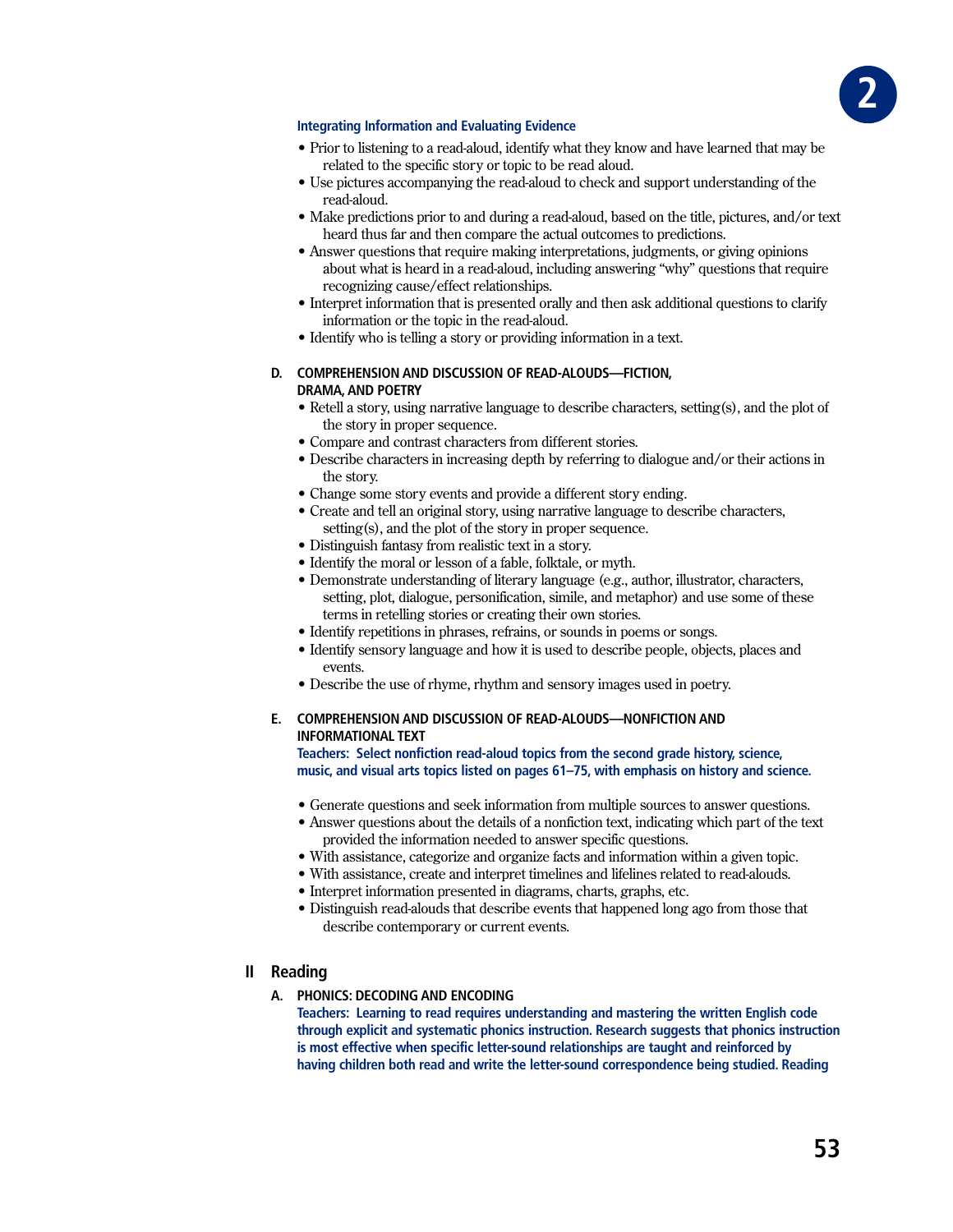

#### and writing—decoding and encoding—are complementary processes that ensure mastery of the written code.

- Demonstrate understanding that a systematic, predictable relationship exists between written letters (graphemes) and spoken sounds (phonemes).
- Blend individual phonemes to pronounce printed words.
- Understand that sometimes two or more printed letters stand for a single sound.
- Read multi-syllable words containing any of the grapheme-phoneme correspondences listed below.
- Read and write words with inflectional endings, i.e., -s, -ed, -ing, -er, -est.
- Read, understand, and write contractions, i.e.,  $isn't$ ,  $\Gamma m$ ,  $can't$ , etc.
- Sort and classify words according to the spelling used to represent a specific phoneme.
- Read tricky spellings that can be sounded two ways, e.g., the letter 's' sounded /s/ as in cats and  $\frac{z}{\sin \theta}$  as in *dogs*.
- Read and spell chains of one-syllable words in which one sound is added, substituted, or omitted, i.e., read at  $>$  cat  $>$  bat  $>$  bad  $>$  bid.
- Read at least 100 words generally identified as high frequency words.

#### CONSONANT SOUNDS AND SPELLINGS TAUGHT IN SECOND GRADE

 $/b$  spelled 'b' as in boy, 'bb', as in tubby

- /d/ spelled 'd' as in dog, 'dd' as in *madder*, 'ed' as in *filled*
- /f/ spelled 'f' as in  $fun$ , 'ff' as in stuff
- $/g$  spelled 'g' as in get, 'gg' as in egg
- $/h/$  spelled 'h' as in  $him$
- /j/ spelled 'j' as in  $\mu m p$ , 'g' as in gem, 'ge' as in fringe
- /k/ spelled 'c' as in *cat*, 'k' as in *kitten*, 'ck' as in *sick*, 'cc' as in *moccasin*
- /l/ spelled  $T$  as in  $lip$ ,  $T$  as in sell
- /m/ spelled 'm' as in mad, 'mm' as in hammer
- $/n/$  spelled 'n' as in *net*, 'nn' as in *funny*, 'kn' as in *knock*
- /p/ spelled 'p' as in *pet*, 'pp' as in  $h$ appy
- /r/ spelled 'r' as in red, 'rr' as in earring, 'wr' as in wrist
- /s/ spelled 's' as in sit, 'ss' as in dress, 'c' as in cent, 'ce' as in prince, 'se' as in rinse
- /t/ spelled 't' as in top, 'tt' as in butter, 'ed' as in asked
- /v/ spelled  $\forall$  as in vet, 've' as in twelve
- /w/ spelled 'w' as in wet, 'wh' as in when
- $\sqrt{x}$  spelled 'x' as in tax
- /y/ spelled 'y' as in yes
- $\sqrt{z}$  spelled 'z' as in zip, 'zz' as in buzz, 's' as in dogs
- /ch/ spelled 'ch' as in *chop*, 'tch' as in *itch*
- $/\sh$ / spelled 'sh' as in ship
- /th/ spelled 'th' as in thin
- /th/ spelled 'th' as in then
- /qu/ spelled 'qu' as in *quick*
- /ng/ spelled 'ng' as in sing, 'n' as in pink

## **VOWEL SOUNDS AND SPELLINGS TAUGHT IN SECOND GRADE**

- $/a$  spelled 'a' as in *cat*
- /e/ spelled 'e' as in get, 'ea' as in head
- /i/ spelled 'i' as in hit, 'y' as in myth
- /o/ spelled 'o' as in *hot*, 'a' as in *wall*
- /u/ spelled 'u' as in *but*, 'o' as in *son*
- /ae/ spelled 'a\_e' as in *cake*, 'ai' as in *wait*, 'ay' as in *day*, 'a' as in *paper*, 'ey' as in *hey*, 'ei' as in *weight*, 'ea' as in *great*
- /ee/ spelled 'ee' as in bee, 'e' as in me, 'y' as in funny, 'ea' as in beach, 'e\_e' as in Pete, 'ie' as in *cookie*, 'i' as in *ski*, 'ey' as in *key*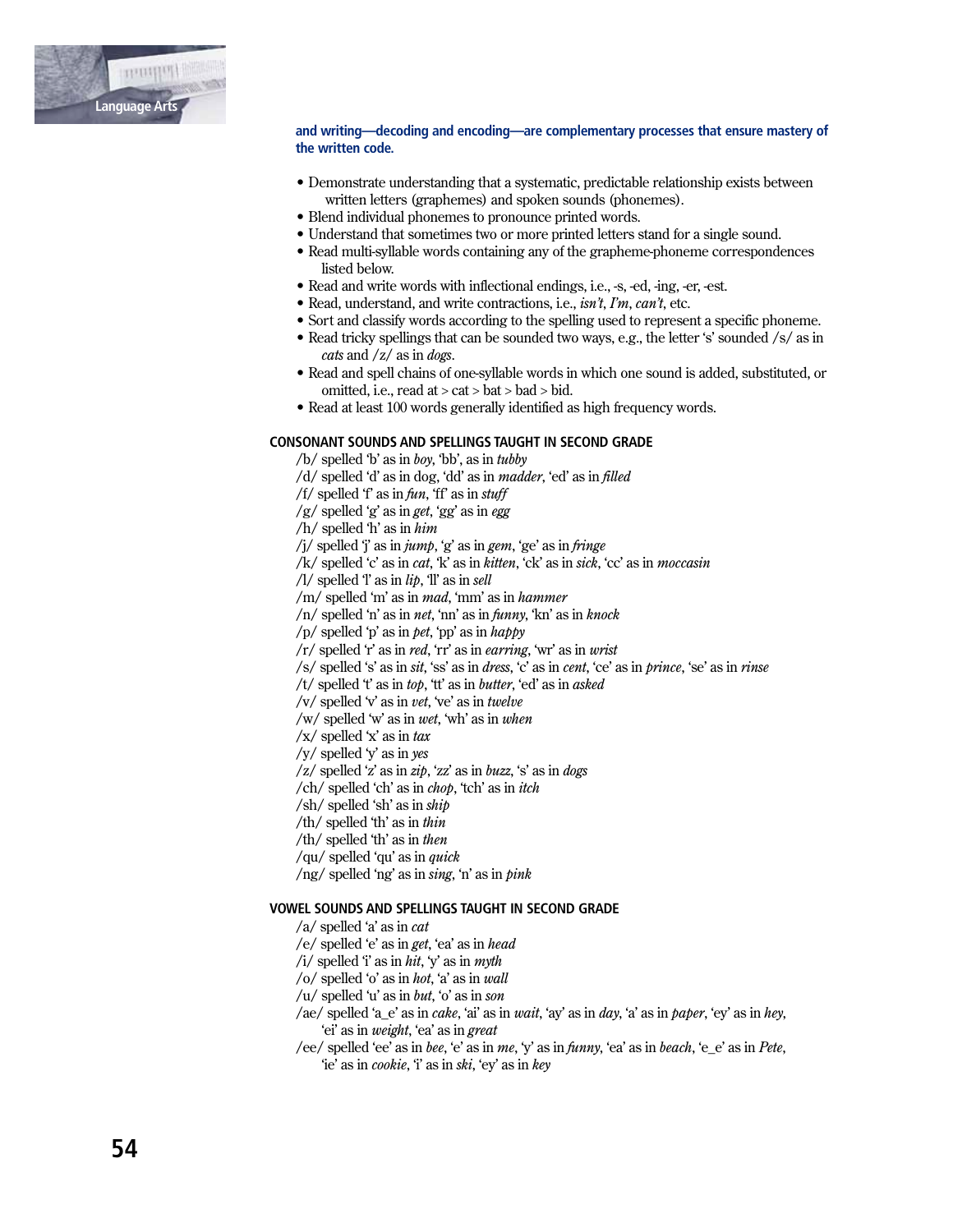

/ie/ spelled 'i\_e' as in bike, 'i' as in biting, 'y' as in try, 'ie' as in tie, 'igh' as in night /oe/ spelled 'o\_e' as in *note*, 'oa' as in *boat*, 'oe' as in *toe*, 'o' as in *open*, 'ow' as in *snow* 

/ue/ spelled 'u e' as in *cute*, 'u' as in *unit*, 'ue' as in *cue* 

/aw/ spelled 'aw' as in paw, 'au' as in Paul, 'augh' as in *caught*, 'ough' as in *bought* 

- /oo/ spelled 'oo' as in look, 'u' as in *student*, 'ue' as in *blue*, 'ui' as in *fruit*, 'ew' as in new. 'u e' as in tune
- /oo/ spelled 'oo' as in soon
- /ou/ spelled 'ou' as in *shout*, 'ow' as in *now*
- /oi/ spelled 'oi' as in *oil*, 'oy' as in *toy*
- /er/ spelled 'er' as in her, 'ur' as in hurt, 'ir' as in bird, 'ar' as in dollar
- /ar/ spelled 'ar' as in  $car$
- /or/ spelled 'or' as in for, 'ore' as in more, 'our' as in four, 'oor' as in door Schwa spelled 'a' as in *about*

/shun/ spelled 'tion' as in *mention* 

## **B. ORAL READING AND FLUENCY**

- Read decodable stories that incorporate the specific code knowledge that has been taught.
- Demonstrate increased accuracy, fluency, and expression on successive reading of a decodable text (90 wpm by the end of the year).
- Use phonics skills in conjunction with context to confirm or self-correct word recognition and understanding, rereading as necessary.
- Demonstrate understanding of and use commas and end punctuation while reading orally.
- Read aloud, alone, or with a partner at least 20 minutes each day.

# C. READING COMPREHENSION-ALL TEXTS

Teachers: At the second grade level, students should be demonstrating ever-increasing code knowledge and fluency in their independent reading, allowing them to focus more intently on the meaning of what they are reading. This increased focus on reading comprehension is reflected in the number and complexity of the objectives below, as compared to earlier grades. However, it is important to remember that listening comprehension still far exceeds reading comprehension and that children's ability to talk about what they have heard and/or read will exceed their ability to demonstrate that understanding in writing.

• Demonstrate understanding of text—the majority of which is decodable—after independent reading.

#### **Grasping Specific Details and Key Ideas**

- Sequence four to six pictures illustrating events from a text that has been read independently.
- Answer questions requiring literal recall and understanding of the details and/or facts (i.e., who, what, where, when, etc.) about a text that has been read independently.
- Retell key details from a text that has been read independently.
- Summarize in one's own words selected parts of a text.
- Ask questions to clarify information about a text that has been read independently.
- Use narrative language to describe people, places, things, locations, events, actions, a scene or facts from a text that has been read independently.

## **Observing Craft and Structure**

- Identify basic text features and what they mean, including title, table of contents, chapter headings and captions.
- Understand and use words and phrases from a text that has been read independently.
- Compare and contrast similarities and differences within a single text or between multiple texts read independently.
- Make personal connections to events or experiences in a text that has been read. independently and/or make connections among several texts that have been read independently.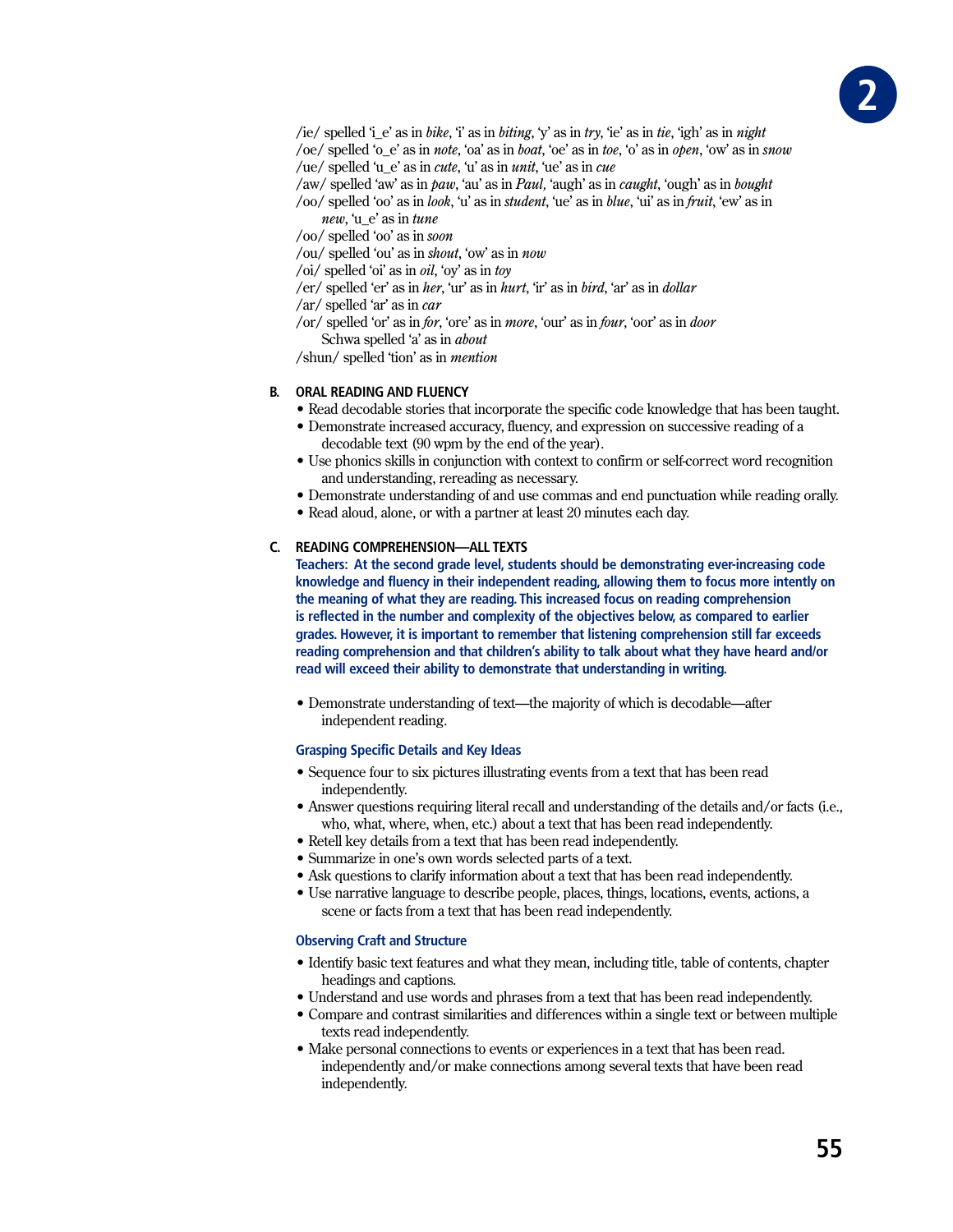

#### **Integrating Information and Evaluating Evidence**

- Prior to reading, identify what they know and have learned that may be related to the specific story or topic to be read.
- Use pictures accompanying the written text to check and support understanding.
- Make predictions prior to and while reading, based on the title, pictures, and/or text read thus far and then compare the actual outcomes to predictions.
- Answer questions that require making interpretations, judgments, or giving opinions about what is read independently, including answering "why" questions that require recognizing cause/effect relationships.
- Interpret information that is read independently and then ask questions to clarify this information.
- Identify who is telling a story or providing information in a text.
- Identify temporal words that link and sequence events, i.e., *first, next, then,* etc.
- Identify words that link ideas, i.e., for example, also, in addition.

#### D. READING COMPREHENSION-FICTION, DRAMA, AND POETRY

- Retell a story, using narrative language to describe characters, setting(s), and the plot of the story in proper sequence.
- Compare and contrast characters from different stories.
- Describe characters in increasing depth by referring to dialogue and/or their actions in the story.
- Change some story events and provide a different story ending.
- Distinguish fantasy from realistic text in a story.
- Identify the moral or lesson of a fable, folktale, or myth.
- Demonstrate understanding of literary language (e.g., author, illustrator, characters, setting, plot, dialogue, personification, simile, and metaphor) and use some of these terms in retelling stories or creating their own stories.
- Identify sensory language and how it is used to describe people, objects, places, and events
- Identify repetitions in phrases, refrains, or sounds in poems or songs.
- Describe the use of rhyme, rhythm and sensory images used in poetry.

#### E. READING COMPREHENSION-NONFICTION AND INFORMATIONAL TEXT Teachers: Select nonfiction topics from the second grade history, science, music and visual arts topics listed on pages 61-75 with emphasis on history and science.

- Generate questions and seek information from multiple sources to answer questions.
- Answer questions about the details of a nonfiction text, indicating which part of the text provided the information needed to answer specific questions.
- Interpret information presented in diagrams, charts, graphs, etc.
- With assistance, categorize and organize facts and information for a given topic.
- With assistance, create and interpret timelines and lifelines related to text read independently.
- Distinguish text that describes events that happened long ago from text that describes contemporary or current events.

# III. Writing

Teachers: Students develop ever increasing code knowledge and fluency in reading during second grade and, as a result, most will also become increasingly comfortable and competent in expressing their thoughts and ideas in writing.

Teachers should, however, have age appropriate expectations about what second grade student writing should resemble. Students' spelling skills will often lag behind the code knowledge they demonstrate in reading. It is reasonable to expect that the students will use the letter-sound correspondences they have learned thus far to set down plausible spellings for the sounds in the word.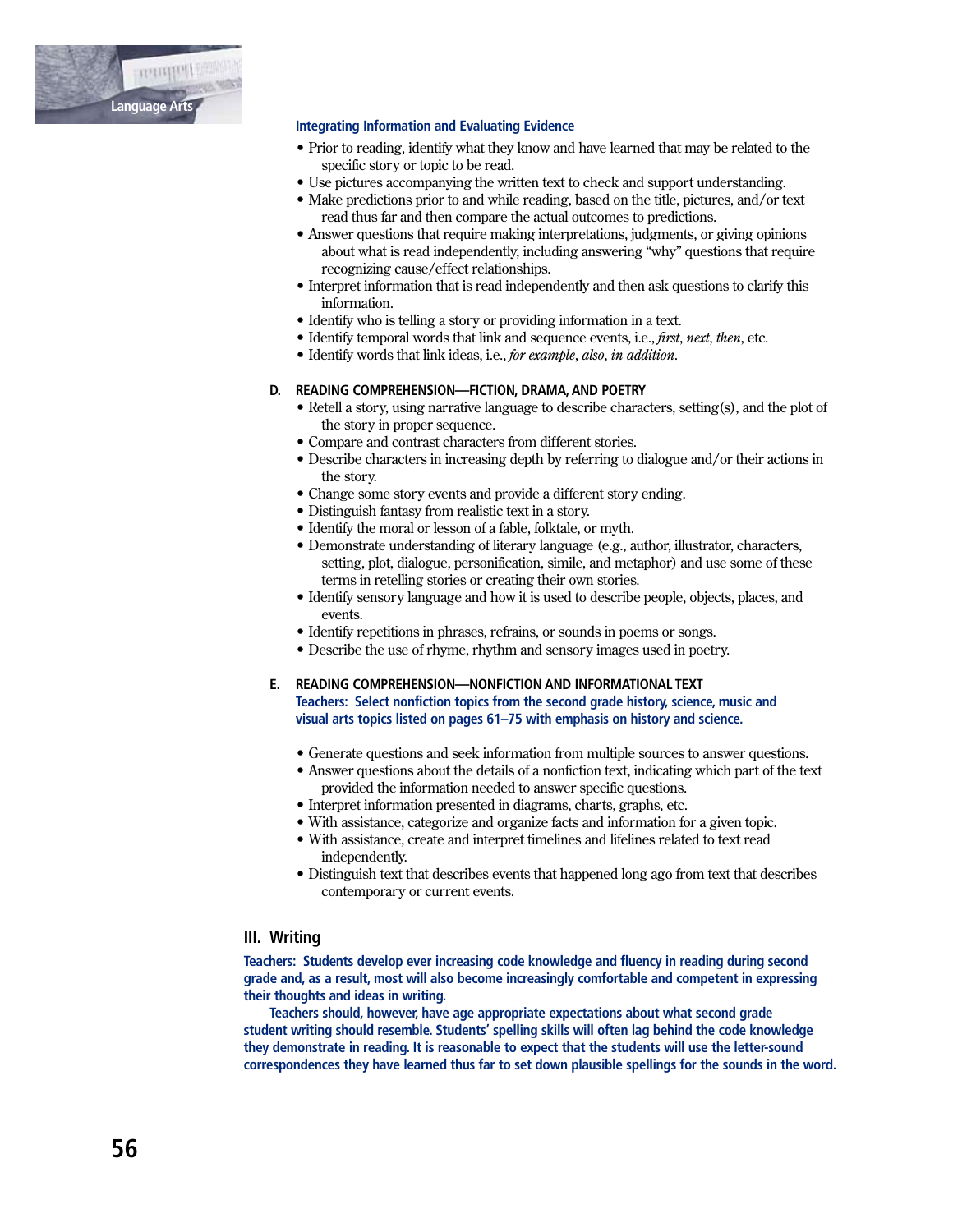**For example, a student who writes doller for dollar, wate for wait or weight has set down a plausible spelling for each sound in the word, using the code knowledge taught in this grade. This should be seen as acceptable spelling for this stage of literacy acquisition. With continued writing practice, students should begin to include more dictionary correct spellings for words that they read and write frequently. Dictionary-correct spelling as the rule will be a realistic goal when students have learned more spellings, had repeated writing practice opportunities and have learned how to use a dictionary to check spelling.** 

**At the second grade level, teachers should model and scaffold use of a writing process, such as "Plan-Draft-Edit," as students learn to write in various genres. It is important, though, not to dampen student enthusiasm for writing by rigidly insisting that all student writing be edited over and over again to bring the text to the "publication" stage. A sensible balance that encourages children to use their current skill knowledge when writing, as well as a simple editing rubric for review—without stifling creative expression—is optimal at the second grade level.**

#### **Writing to Reflect Audience, Purpose and Task**

- Add details to writing.
- Begin to use tools, including technology, to plan, draft, and edit writing.

#### **Conducting Research**

• Gather information from experiences or provided text sources.

#### **A. NARRATIVE WRITING**

- Write a familiar story that includes setting (s), character (s), dialogue, and if appropriate, several events, using temporal words and phrases to indicate the chronology of events.
- Write a personal narrative.
- Create a title and an ending that are relevant to the narrative.

### **B. INFORMATIVE/EXPLANATORY WRITING**

- Write about a topic, including a beginning and ending sentence, facts and examples. relevant to the topic, and specific steps (if writing explanatory text).
- Group similar information into paragraphs.
- Use linking words such as *also, another, and*, etc. to connect ideas within a paragraph.

#### **C. PERSUASIVE WRITING (OPINION)**

- Express an opinion or point of view in writing, providing reasons and supporting details for preference or opinion.
- Use words to link opinions with reasons or supporting details, such as *because*, also, *another*
- Create a title that is relevant to the topic or subject of the text.
- If writing about a specific book or read-aloud, refer to the content of the text.

# **IV. Language Conventions**

- Form sentences and paragraphs to communicate thoughts and ideas.
- Apply basic spelling conventions.
- Use basic capitalization and punctuation in sentences to convey meaning.

#### **A. SPELLING**

- Write phonemically plausible spellings for words using current code knowledge, e.g., write *doller* for *dollar*, *wate* for *wait* or *weight*.
- Write words, phrases, and sentences from dictation, applying phonics knowledge.
- Alphabetize words to the second letter.
- Use a children's dictionary, with assistance, to check spelling and verify the meaning of words.
- Identify and use synonyms, antonyms, homophones, and compound words.

GRAD **2**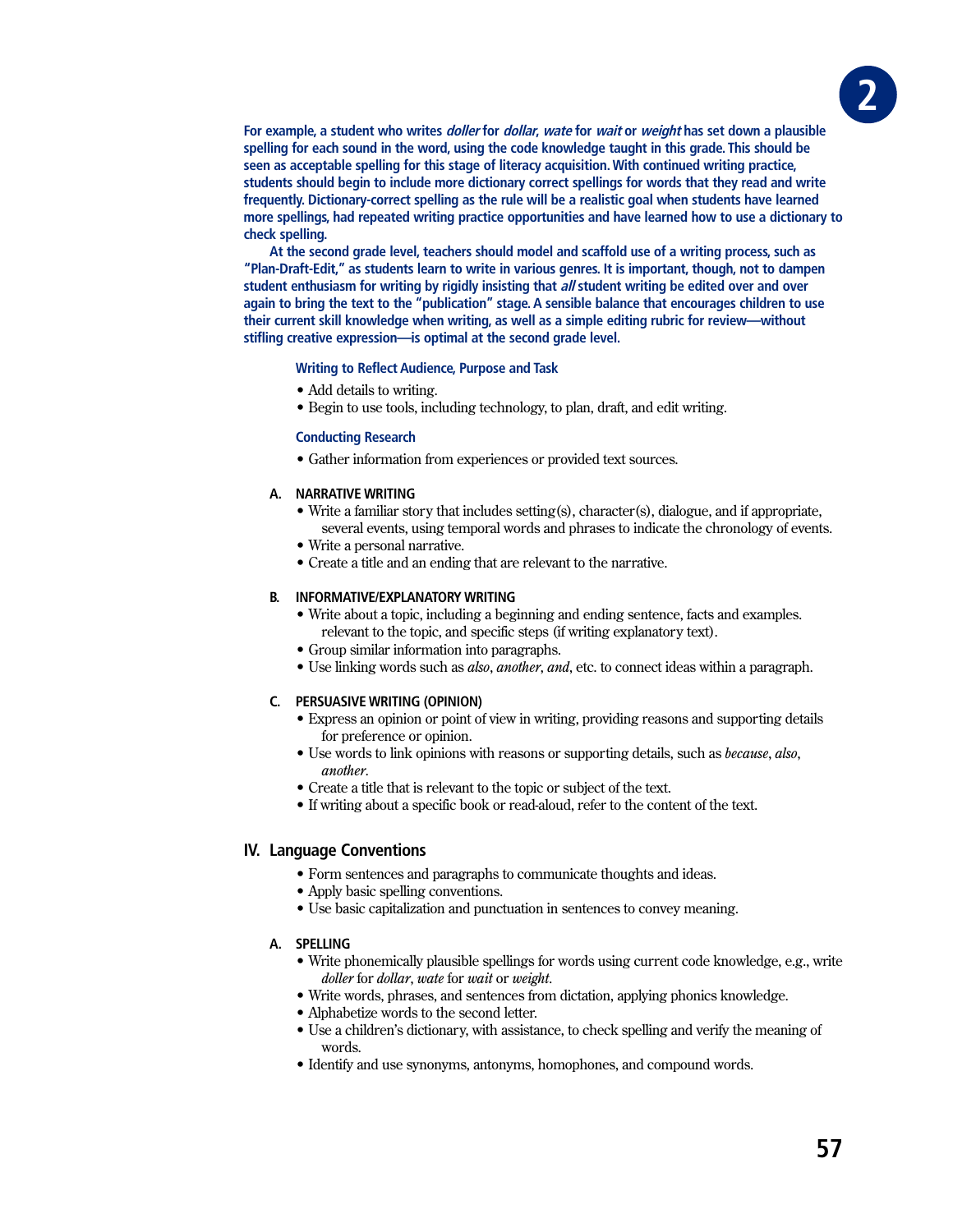

#### **B. PARTS OF SPEECH AND SENTENCE STRUCTURE**

- Recognize, identify and use subject, object, and possessive pronouns, i.e., I, me, my, they, *them*, orally, in written text and in own writing.
- Recognize, identify and use correct noun-pronoun agreement orally, in written text and in own writing.
- Recognize, identify and use common and proper nouns, orally, in written text, and in own writing.
- Recognize, identify, and use the articles  $a$  and  $an$  appropriately orally, in written text and in own writing.
- Recognize, identify and use selected regular and irregular plural nouns orally, in written text and in own writing.
- Recognize, identify and use selected regular and irregular past, present, and future tense verbs orally, in written text, and in own writing.
- Recognize, identify, and use adjectives orally, in written text, and in own writing.
- Recognize, identify, and use adverbs orally, in written text, and in own writing.
- Recognize, identify and use subjects and predicates, orally, in written text, and in own writing.
- Recognize, identify, and use statements, questions, and exclamations orally, in written text, and in own writing.
- Recognize, identify, and use complete simple and compound sentences.

#### C. CAPITALIZATION, AND PUNCTUATION

- $\bullet$  Capitalize the first word in a sentence, the pronoun  $I$ , and proper nouns (names and places,) months, days of the week, titles of people, and addresses.
- Recognize, identify and use abbreviations with correct punctuation for the months, days of the week, titles of people, and addresses.
- Identify and use end punctuation, including periods, question marks, and exclamation points.
- Use commas appropriately in greetings and closings of letters, dates, items in a series, and addresses.
- Write a simple friendly letter.
- Use apostrophes to create contractions and indicate possession, i.e., cat's meow.
- Use quotation marks appropriately to designate direct speech.

# V. Poetry

Bed in Summer (Robert Louis Stevenson) Bee! I'm expecting you (Emily Dickinson) Buffalo Dusk (Carl Sandburg) Caterpillars (Aileen Fisher) Discovery (Harry Behn) Harriet Tubman (Eloise Greenfield) Hurt No Living Thing (Christina Rossetti) Lincoln (Nancy Byrd Turner) The Night Before Christmas (Clement Clarke Moore) Rudolph Is Tired of the City (Gwendolyn Brooks) Seashell (Federico Garcia Lorca) Smart (Shel Silverstein) Something Told the Wild Geese (Rachel Field) There Was an Old Man with a Beard (Edward Lear) Who Has Seen the Wind? (Christina Rossetti) Windy Nights (Robert Louis Stevenson)

Note: The poems listed here constitute a selected core of poetry for this grade. You are encouraged to expose children to more poetry, old and new, and to have children write their own poems. To bring children into the spirit of poetry, read it aloud and encourage them to read it aloud so they can experience the music in the words.

See below, Literary Termslimerick, re Edward Lear.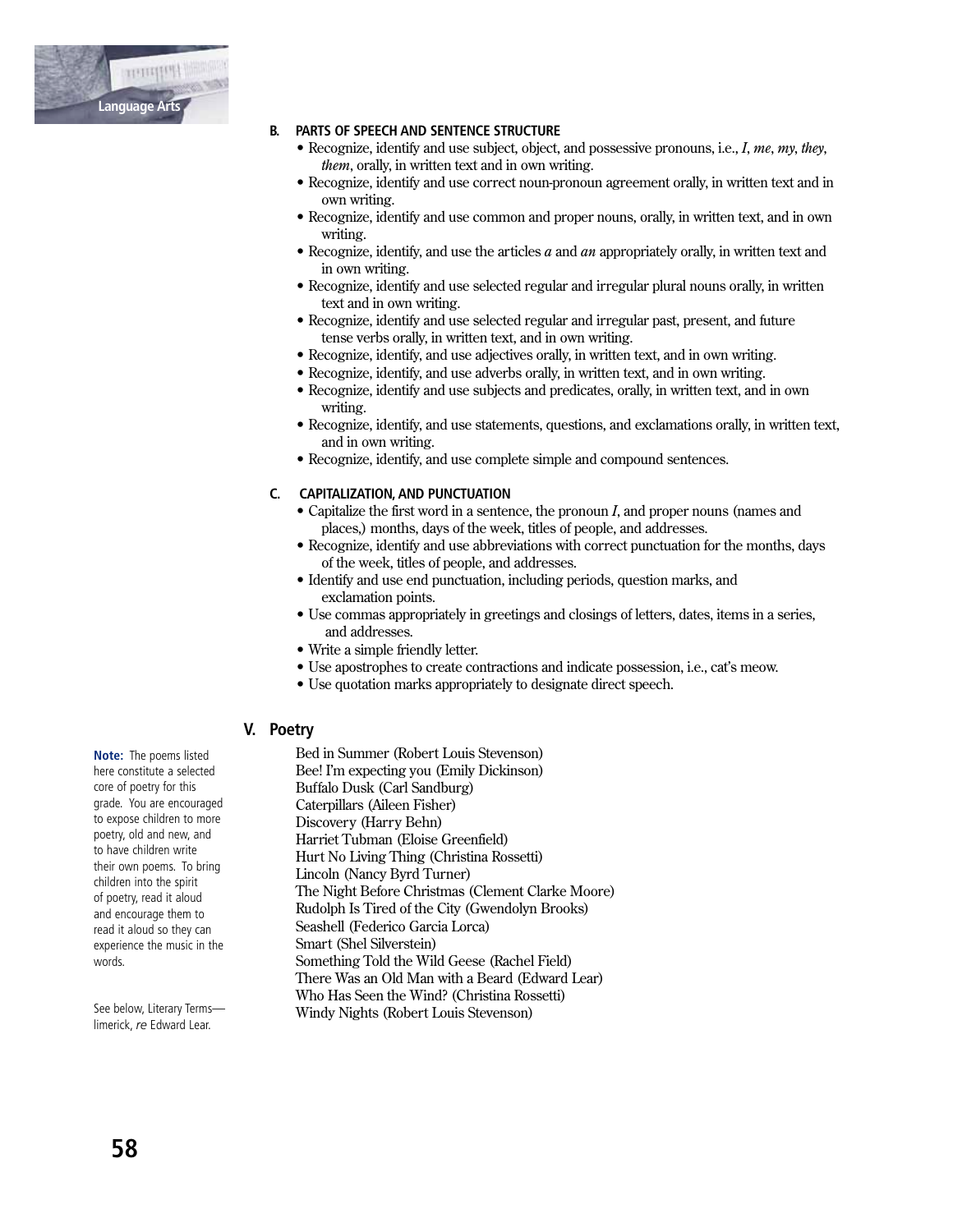

# **VI. Fiction**

**Note:** Review Drama from first grade, and engage children in dramatic activities, possibly with one of the stories below in the form of a play.

**Note:** "The Magic Paintbrush" is also known as "Tye May and the Magic Brush" and "Liang [or Ma Liang] and the Magic Brush."

See also World History 2: India, *re* "The Blind Men and the Elephant" and "The Tiger, the Brahman, and the Jackal."

**Note:** Roman names are listed in parentheses because, although children do not study ancient Rome until third grade in the Core Knowledge Sequence, you are likely to encounter both Greek and Roman names in various books of myths you may use.

**Note:** Students will read more myths in third grade; see Language Arts 3.

**Teachers: The titles listed below are available in a variety of editions, including both adaptations for novice readers and others that lend themselves to reading aloud to children—for example, Charlotte's Web or "How the Camel Got His Hump." It is recommended that you provide a mixture of texts. Editions designed for beginning readers can help children practice decoding skills. Read-aloud texts, which the children may not be capable of reading on their own, can be understood when the words are read aloud and talked about with a helpful adult. Such active listening to vocabulary and syntax that go beyond the limits of grade-level readability formulas is an important part of developing an increasingly sophisticated verbal sense.**

**The titles below constitute a core of stories for this grade. Expose children to many more stories, including classic picture books, read-aloud books, etc. (In schools, teachers across grade levels should communicate their choices in order to avoid undue repetition.) Children should also be exposed to nonfiction prose—biographies, books on science and history, books on art and music—and they should be given opportunities to tell and write their own stories.**

# **A. STORIES**

Beauty and the Beast The Blind Men and the Elephant (a fable from India) *A Christmas Carol* (Charles Dickens) *Charlotte's Web* (E. B. White) The Emperor's New Clothes (Hans Christian Andersen) The Fisherman and His Wife (Brothers Grimm) How the Camel Got His Hump (a "Just-So" story by Rudyard Kipling) Iktomi stories (legends of the Plains Indian trickster figure, such as Iktomi Lost His Eyes; Iktomi and the Berries; Iktomi and the Boulder) The Magic Paintbrush (a Chinese folktale) El Pajaro Cu (a Hispanic folktale) selections from Peter Pan (James M. Barrie) Talk (a West African folktale) The Tiger, the Brahman, and the Jackal (a folktale from India)

The Tongue-Cut Sparrow (a folktale from Japan)

#### **B. MYTHOLOGY OF ANCIENT GREECE Teachers: See World History and Geography 2: The Ancient Greek Civilization.**

- Gods of Ancient Greece (and Rome) Zeus (Jupiter) Hera (Juno) Apollo (Apollo) Artemis (Diana) Poseidon (Neptune) Aphrodite (Venus) Demeter (Ceres) Ares (Mars) Hermes (Mercury) Athena (Minerva) Hephaestus (Vulcan) Dionysus (Bacchus) Eros (Cupid) Hades (Pluto)
- Mount Olympus: home of the gods
- Mythological creatures and characters Atlas (holding the world on his shoulders) centaurs Cerberus Pegasus Pan  $\bullet$  Greek Myths Prometheus (how he brought fire from the gods to men) Pandora's Box
	- Oedipus and the Sphinx Theseus and the Minotaur

Daedelus and Icarus